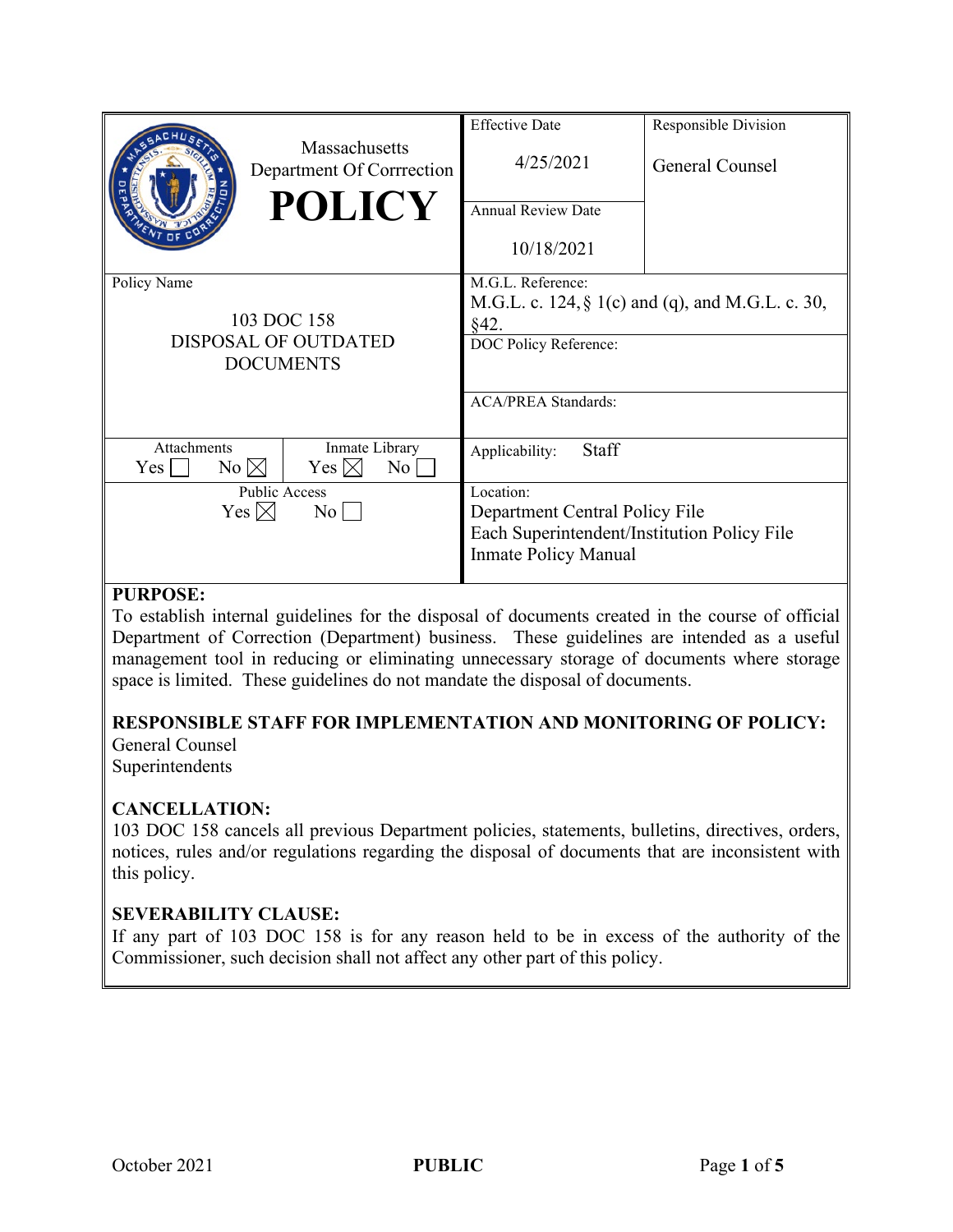# **TABLE OF CONTENTS**

| 158.01 | <b>Definitions</b>                                    |          |
|--------|-------------------------------------------------------|----------|
| 158.02 | <b>Storage of Documents</b>                           |          |
| 158.03 | <b>Statewide Records Retention Schedule And Forms</b> | $\Delta$ |
| 158.04 | Disposal of Documents                                 |          |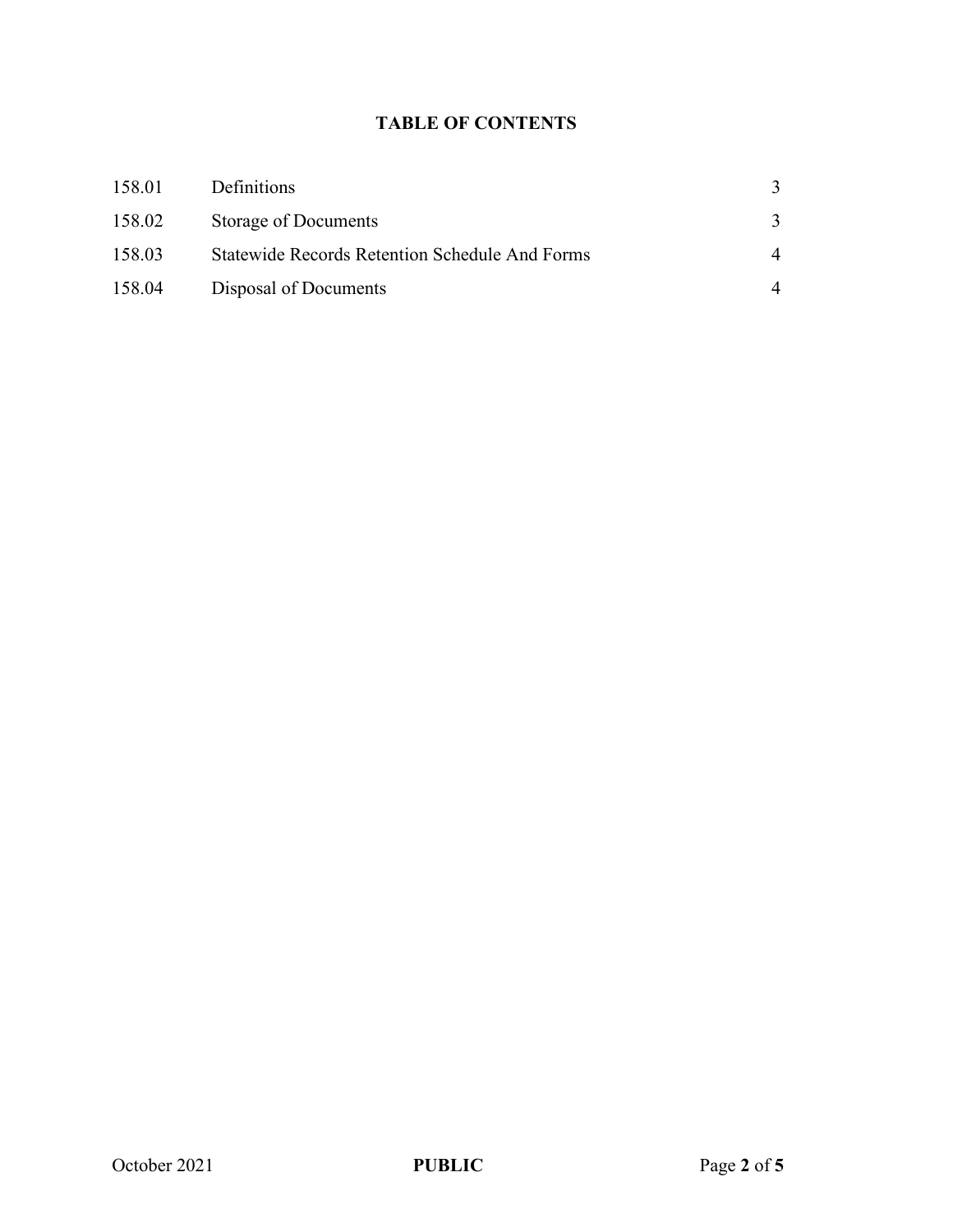## **158.01 DEFINITIONS**

Commissioner: The Commissioner of the Department of Correction.

Department: The Department of Correction.

Records Conservation Board (RCB): Established pursuant to M.G.L. c.30, §42, the RCB is comprised of the state librarian, attorney general, state comptroller, commissioner of administration, supervisor of public records, and chief of the archives division in the department of state or their designees. The RCB is empowered to require all state agencies to identify the records maintained and to set standards for the management and preservation of such records and to establish schedules for the destruction or transfer of such records no longer needed for business.

Records Liaison Officer: The person designated by the Commissioner to be the liaison between the Department and the RCB and who is responsible to propose record retention schedules and review requests to destroy records.

Statewide Records Retention Schedule: A schedule for retention of state records produced pursuant to M.G.L. c. 4, §7, cl.26, M.G.L. c.30, §42, and M.G.L. c.66, §§1,8 and 9. This schedule, approved by the RCB, sets the retention periods for all executive branch records, including state records being managed by contracted service providers, regardless of form.

### **158.02 STORAGE OF DOCUMENTS**

1. Staff shall familiarize themselves with the existing Statewide Records Retention Schedule and store documents accordingly to facilitate the maintenance or disposal of such documents. Storage shall be in boxes, appropriately marked with a reference to the type of document, relevant dates included, the disposal schedule number and item number. For example, a storage box containing Request to Visit Inmate Forms shall be labeled as follows:

> FILE NAME: Request to Visit Inmate Forms DATES: From January 2008 to December 2009 DISPOSAL SCHEDULE NO: 06-18, J7, 20 (a)

2. The storage length specific to this type of documentation is three (3) full years. The final disposition is listed as DESTRUCTION. This would require that each site maintain for a minimum of three (3) years all "Request to Visit Inmate" forms. Any record older than three (3) years may be submitted to the Records Conservation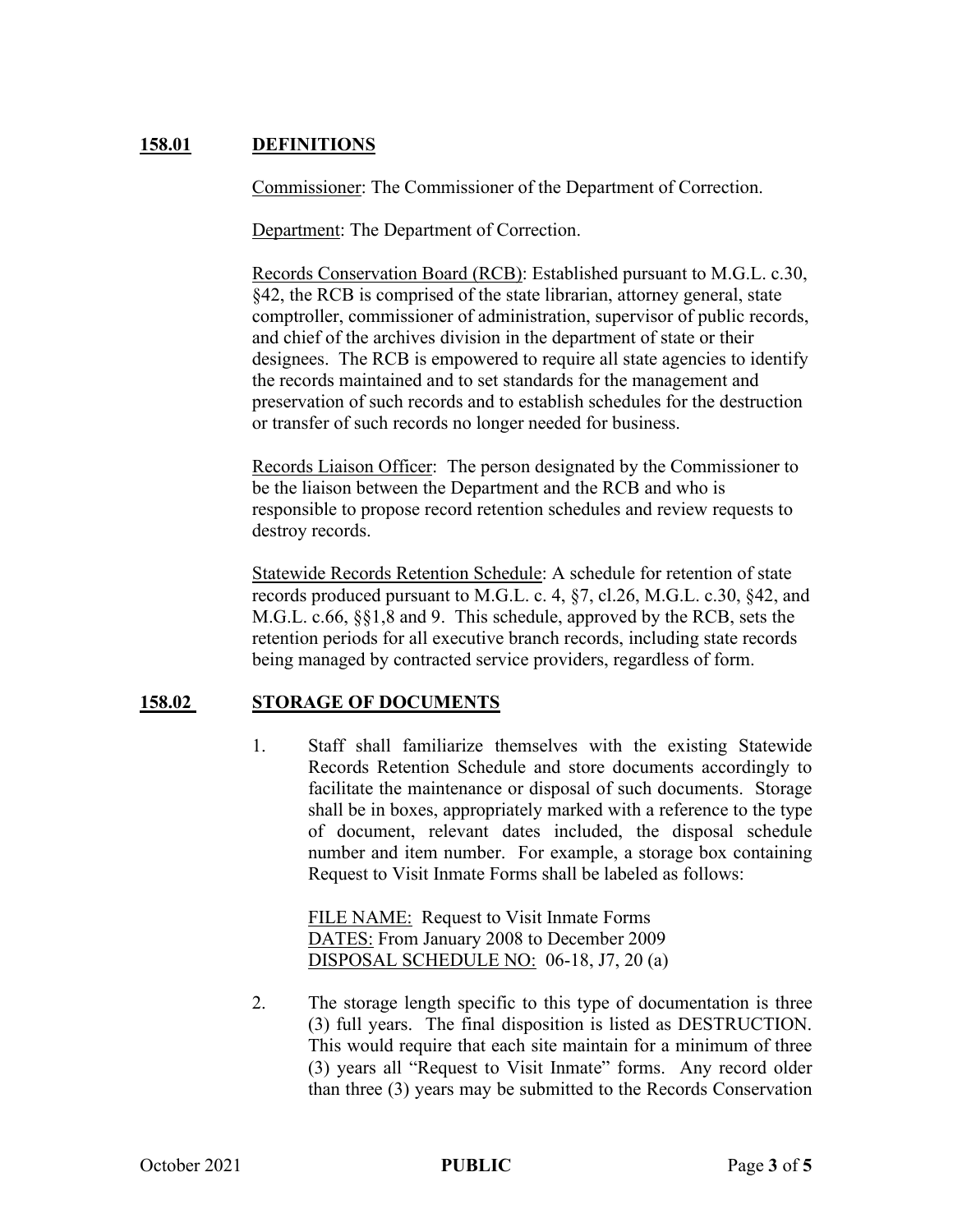Board (RCB) through the Department of Correction's records liaison officer on Form RCB-2U-Universal Application for Destruction Permission (Paper and Electronic), for review and approval. Records of an executive branch agency may not be destroyed without the approval of the RCB on the RCB-2U-Universal Application for Destruction Permission (Paper and Electronic Form.

### **158.03 STATEWIDE RECORDS RETENTION SCHEDULE AND FORMS**

- 1. The most current Statewide Records Retention Schedule and various forms are accessible at the Secretary of the Commonwealth's website at [www.sec.state.ma.us.](http://www.sec.state.ma.us/) The forms to be used for submission are located under the "Public Records" section, in the "Records Management Unit" section.
- 2. Other forms that may be required for use, besides Form RCB-2U, referenced above, include Form RCB-2M, Application For Scanning and Destruction Permission, Form MA-T, Permanent Record Transfer, Form RCB-4, Records Liaison Officer Designation.
- 3. Because the Statewide Records Retention Schedule encompasses all state agencies, some records generated by the Department are addressed in the retention schedules set forth in sections other than those explicitly devoted to the Department. For example, Section A, Records in Common, Administration, provides retention schedules for many types of administrative records generated by the Department.

#### **158.04 DISPOSAL OF DOCUMENTS**

1. The Commissioner shall designate the Records Manager of the Central Records Unit as the Department Records Liaison Officer, using the Form RCB-4, Records Liaison Officer Designation Form, by submitting the form to the RCB. Any changes to the Central Records Unit Manager position shall necessitate appointing a new Records Liaison Officer, using Form RCB-4. The Records Liaison Officer shall be responsible for interacting with the RCB in proposing authorized retention schedules for Department records not already addressed in the Statewide Records Retention Schedule, for example by submitting a written request proposing either new or revised retention schedules and by reviewing requests submitted to destroy or transfer documentation.